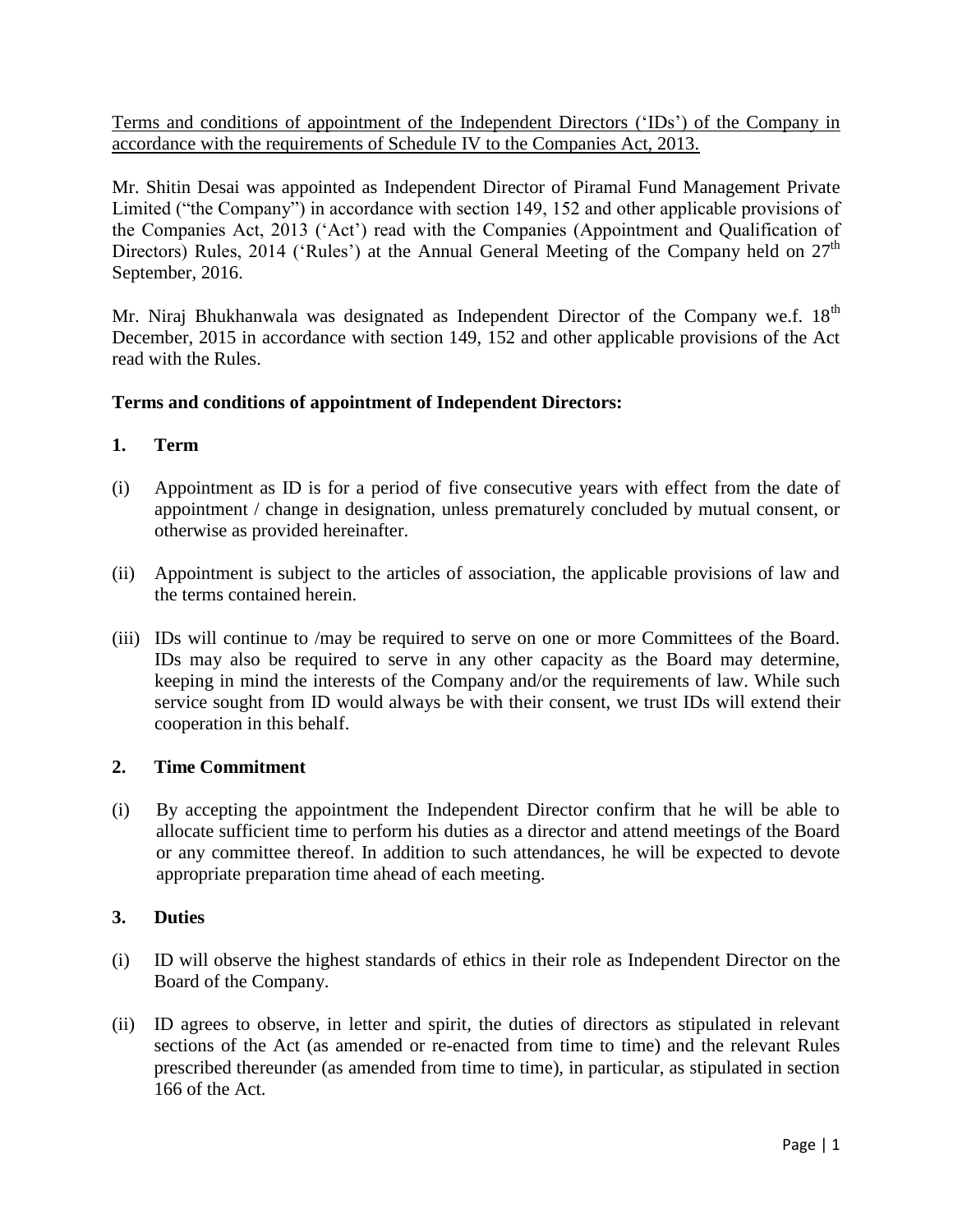- (iii) ID would also likewise observe the Code for Independent Directors which is codified as Schedule IV of the Act (as amended from time to time).
- (iv) ID would strive to avoid the occurrence of any events specified under section 167 of the Act (as amended from time to time), that would result in vacation of office as Director. ID would also strive to avoid incurring any of the disqualifications mentioned in section 164 of the Act (as amended from time to time). In the unfortunate event of such events / disqualifications getting attracted, ID would immediately inform the Company of the same.
- (v) ID will promote the success of the Company for the benefit of its members as a whole, and in doing so have regard (amongst other matters) to –
	- a) the likely consequences of any decision in the long term;
	- b) the desirability of the Company maintaining a reputation for high standards of business conduct.
- (vi) In role as Independent Director, ID will be required to:
	- a) constructively challenge and help develop proposals on strategy;
	- b) scrutinize the performance of management in meeting agreed goals and objectives and monitor the reporting of performance;
	- c) satisfy themself on the integrity of financial information and that financial controls and systems of risk management are robust and defensible;
	- d) determine appropriate levels of remuneration of executive directors and have a prime role in appointing and, where necessary, removing executive directors, and in succession planning;
	- e) devote time to developing and refreshing their knowledge and skills;
	- f) uphold high standards of integrity and probity and extend their support in instilling the appropriate culture, values and behaviours in the boardroom and beyond;
	- g) take into account the views of shareholders and other stakeholders where appropriate.
- (vii) ID will be required to exercise their powers and discharge their responsibilities as a director in accordance with the applicable law, the Company"s Articles of Association and the applicable policies and procedures of the Company.
- (viii) ID will disclose any direct or indirect interest which ID may have in any matter being considered at a board meeting or committee meeting and, save as permitted under the Act and other applicable law, ID will not vote on any resolution of the Board, or its committees, on any matter where they have any direct or indirect interest.
- (ix) Unless specifically authorized to do so by the Board and permitted by law, ID will not enter into any legal or other commitment or contract on behalf of the Company.

#### **4. Remuneration and Expenses**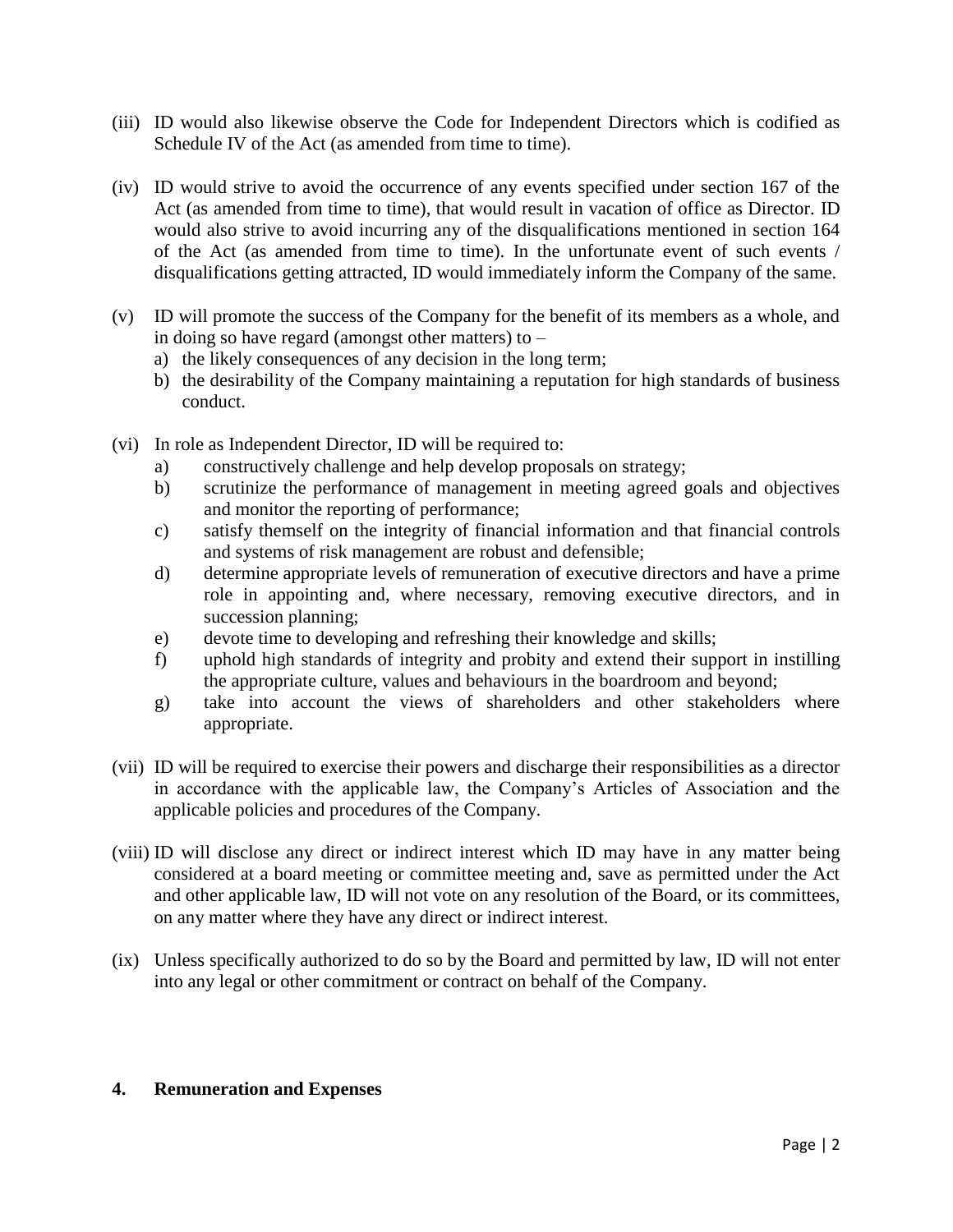- (i) ID would receive a fee ("Sitting Fee") for attending meetings of the Board or Committees thereof. The quantum of Sitting Fee shall be such as is determined by the Board from time to time;
- (ii) In addition to Sitting Fee, the Board may also approve payment of performance related commission, which would be within such limit as may be permissible under the Companies Act, 2013 and as may be approved by the members of the Company.
- (iii) ID would be entitled to reimbursement of all expenses properly incurred by them for participating in the meetings of the Board, its Committees and other meetings.
- (iv) In addition to the above, the Board may in its sole and uncontrolled discretion and subject to and within the framework of applicable law, agree to remunerate ID for any services provided by them to the Company.
- (v) All payments for services rendered are subject to income tax and other statutory deductions and requirements.
- (vi) On termination of the appointment ID shall only be entitled to such fees as may have accrued to the date of termination, together with reimbursement in the normal way of any expenses properly incurred prior to that date.

#### **5. Independence and Interests**

- (i) ID have already disclosed to the Board the significant commitments they have outside this role. ID must inform the Board in advance of any changes to these commitments. Where any such change results or is likely to result into any conflict of interest or a conflict of any of their duties to the Company, the prior consent of the Board would have to be sought before accepting such further commitments.
- (ii) In the event that ID become aware of any potential or actual conflicts of interest, these should be disclosed to the Board and the Company Secretary, if any, as soon as they become apparent and, again, the agreement of the Board may have to be sought.
- (iii) ID would continue to maintain the qualifications stipulated under the Act and applicable regulation the Listing Agreement with the Stock Exchanges for being eligible to continue as Independent Director during their term of office.

#### **6. Confidentiality**

(i) ID acknowledge that all information acquired during their appointment is confidential to the Company and should not be released, communicated, nor disclosed either during their appointment or thereafter, to third parties without the prior clearance of the Chairman of the Company.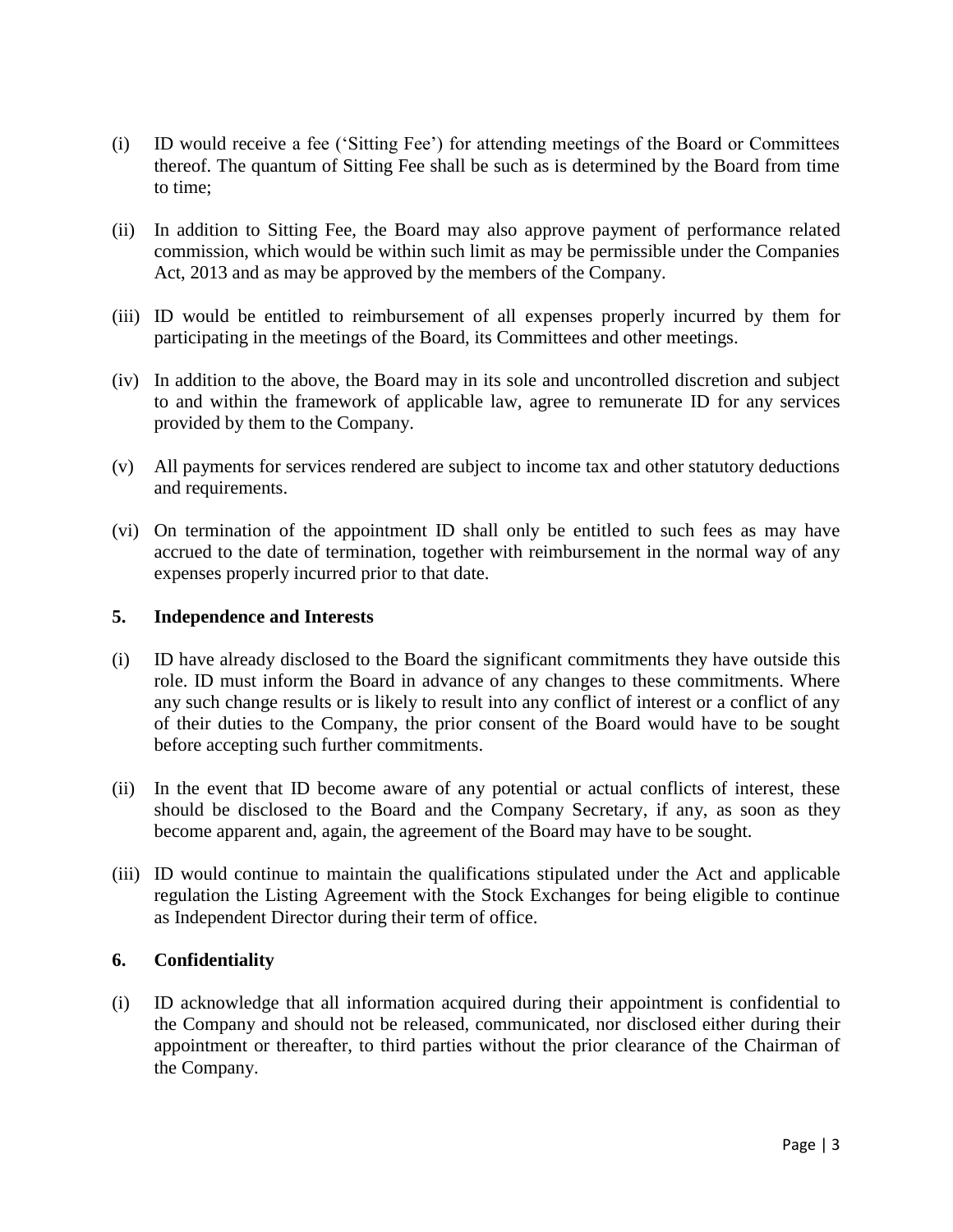- (ii) This restriction shall cease to apply to any confidential information which may (other than by reason of ID"s breach) become available to the public generally.
- (iii) ID acknowledge the need to receive, hold and retain company information (in whatever format they may receive it) under secure conditions and to take appropriate steps to maintain strict confidentiality thereof.

#### **7. Performance Evaluation Process**

The performance of individual directors and the whole Board and its committees will be evaluated annually or at such higher frequency as the Board may decide from time to time.

#### **8. Changes to Personal Details**

ID shall advise the Company promptly of any change in address or other personal contact details.

#### **9. Return of Property**

Upon cessation of term as Director of the Company, ID shall deliver to the Company property of the Company which may be in their possession or under their control, and which relate in any way to the business or affairs of the Company, and ID shall not retain any copies thereof.

#### **10. Premature conclusion of term of appointment**

Existing term of appointment would stand terminated and concluded on the occurrence of any of the following events:

- (i) Upon either party deciding to prematurely conclude the existing term of appointment. In such an event, the party deciding to so conclude the existing term of appointment would serve a reasonable written notice on the other;
- (ii) The Company may terminate ID"s appointment if ID:
	- a) commit a material breach of obligations under the terms of appointment; or
	- b) commit any serious or repeated breach or non-observance of their obligations to the Company (which include an obligation not to breach their duties to the Company, whether statutory, fiduciary or common-law); or
	- c) are guilty of any fraud or dishonesty or acted in a manner which, in the opinion of the Company, brings or is likely to bring ID or the Company into disrepute or is materially adverse to the interests of the Company; or
- (iii) In addition to what is stated above, continuation of ID"s contract of appointment is also contingent on ID"s satisfactory performance as Independent Director and any relevant statutory provisions relating to the removal or disqualification of a director.

#### **11. Extension of Existing Term**